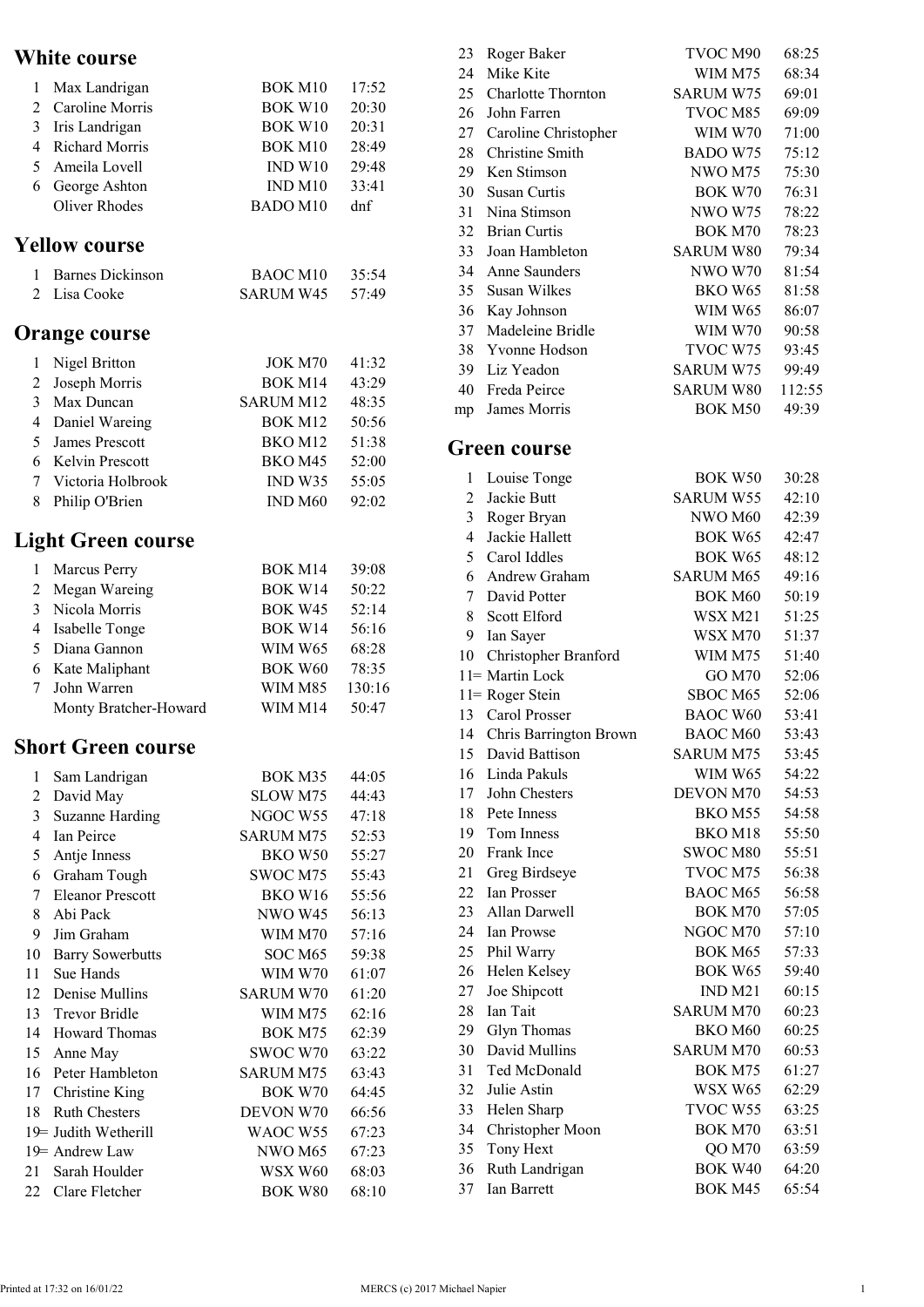| 38 | Gwen Tanner       | BOK W60        | 66:09  |  |
|----|-------------------|----------------|--------|--|
| 39 | Gill Sharp        | SN W60         | 66:38  |  |
| 40 | Chic Young        | SARUM M65      | 67:11  |  |
| 41 | Stephen Jackson   | BOF M65        | 67:15  |  |
| 42 | Caroline Potter   | BOK W60        | 67:26  |  |
| 43 | Bernard Calnan    | TVOC M65       | 68:37  |  |
| 44 | Mike Forrest      | BOK M65        | 71:30  |  |
| 45 | Jenny Jones       | NWO W55        | 71:33  |  |
| 46 | Alain Wilkes      | BKO M70        | 72:28  |  |
| 47 | Nicky Wareing     | BOK W45        | 72:51  |  |
| 48 | Chris Jones       | NWO M55        | 73:31  |  |
| 49 | Sally Thomas      | BOK W75        | 74:29  |  |
| 50 | Duncan Liddle     | NWO M60        | 77:07  |  |
| 51 | Victoria Harvey   | NGOC W55       | 80:44  |  |
| 52 | Susanne Andersen  | <b>BOK W60</b> | 81:32  |  |
| 53 | Richard Rae       | BKO M75        | 82:24  |  |
| 54 | Zhenlong Li       | OUOC M21       | 83:15  |  |
| 55 | Debbie Anderson   | BOK W50        | 84:25  |  |
| 56 | Liz Lockton       | WSX W60        | 91:12  |  |
| 57 | Helen Wheelwright | SOC W60        | 95:42  |  |
| 58 | Kevin Beale       | NWO M60        | 103:46 |  |
|    | Dil Wetherill     | WAOC M55       | rtd    |  |

## Blue course

| 1              | Ben Maliphant         | <b>BOK M21</b>   | 34:13 |  |
|----------------|-----------------------|------------------|-------|--|
| 2              | James Clemence        | SWOC M60         | 48:44 |  |
| 3              | Roger Thetford        | TVOC M60         | 48:55 |  |
| 4              | Andrew Howard         | WIM M45          | 50:53 |  |
| 5              | Harry Bratcher-Howard | <b>WIM M16</b>   | 50:58 |  |
| 6              | Christopher Harrison  | NGOC M60         | 51:03 |  |
| $\overline{7}$ | Richard Sharp         | TVOC M55         | 52:02 |  |
| 8              | Gavin Clegg           | WSX M65          | 52:22 |  |
| 9              | Paul Lane             | <b>BAOC M65</b>  | 52:33 |  |
| 10             | Alun Jones            | TVOC M65         | 53:26 |  |
| 11             | Mike Christopher      | WIM M65          | 54:29 |  |
| 12             | Finlay Anderson       | BOC M16          | 54:39 |  |
| 13             | Dave Kesby            | IND M50          | 55:15 |  |
| 14             | Simon Turton          | BKO M55          | 56:13 |  |
| 15             | Chris Evans           | SLOW M55         | 56:57 |  |
| 16             | Keith McCarthy        | NWO M45          | 58:38 |  |
| 17             | Richard Hudson        | BOK M55          | 58:50 |  |
| 18             | Alexei Dnestrovskii   | IND M55          | 59:14 |  |
| 19             | Jeff Butt             | <b>SARUM M55</b> | 60:13 |  |
| 20             | Peter Maliphant       | BOK M65          | 61:22 |  |
| 21             | Nick Dennis           | <b>BOK M60</b>   | 61:33 |  |
| 22             | Mikhail Gryaznevich   | TVOC M65         | 63:25 |  |
| 23             | Chris Atkins          | BOK M40          | 63:41 |  |
| 24             | Chris Moncaster       | <b>KERNO M65</b> | 64:49 |  |
| 25             | Jes Dickin            | SOC M60          | 65:52 |  |
| 26             | Mike Wimpenny         | DEVON M70        | 66:16 |  |
| 27             | Bo Oqvist             | BKO M50          | 66:31 |  |
| 28             | Paul Oldfield         | BAOC M65         | 66:41 |  |
| 29             | Lisa Methven          | BKO W50          | 66:45 |  |
| 30             | Georgi Gospodinov     | BKO M55          | 67:18 |  |
| 31             | Tim Houlder           | WSX M65          | 67:44 |  |
| 32             | Karen Baker           | <b>BAOC W50</b>  | 67:47 |  |
| 33             | John Orton            | NWO M65          | 67:53 |  |
| 34             | Toni Whittle          | BKO W50          | 68:44 |  |

| 35 | <b>Bernie Newitt</b>  | SOC W <sub>55</sub> | 68:50  |
|----|-----------------------|---------------------|--------|
| 36 | Carys Sharp           | TVOC W18            | 69:44  |
| 37 | Tim Sands             | BOK M70             | 70:03  |
| 38 | Chris Poole           | TVOC M60            | 70:57  |
| 39 | Cat Edwardes          | DEVON W50           | 71:07  |
| 40 | Dan Brice             | NWO M45             | 72:15  |
| 41 | Megan Ashton          | RNRMO W35           | 73:49  |
| 42 | Rachel Dennis         | BOK W55             | 74:26  |
| 43 | <b>Eddie Whittle</b>  | BKO M50             | 76:20  |
| 44 | Tina Stratford        | WSX W50             | 76:47  |
| 45 | Carol Sands           | BOK W70             | 80:04  |
| 46 | Amy Lee-Jones         | BOK W18             | 80:50  |
| 47 | Adrian Lovell         | <b>WIM M65</b>      | 84:01  |
| 48 | <b>Tamsin Horsler</b> | <b>WIM W55</b>      | 86:39  |
| 49 | Scott Vardy           | TVOC M50            | 86:49  |
| 50 | Andy Wareing          | <b>BOK M40</b>      | 87:49  |
| 51 | Richard Rossington    | BOK M60             | 92:29  |
| 52 | Terence Hosking       | BKO M55             | 97:16  |
| 53 | Mark Thompson         | TVOC M65            | 100:45 |
| 54 | Hugh Lewis            | IND M65             | 135:18 |
| 55 | Cheryl Forrester      | <b>IND W40</b>      | 135:36 |
| 56 | Martin Selby          | NWO M70             | 147:33 |
| mp | Vladimir Kuznetsov    | TVOC M65            | 56:36  |

## Brown course

| 1              | Adam Methven            | BKO M18        | 56:52  |
|----------------|-------------------------|----------------|--------|
| $\overline{2}$ | <b>Ben Chesters</b>     | DEVON M40      | 57:21  |
| 3              | James Ackland           | CUOC M21       | 57:53  |
| 4              | Peter Ward              | NGOC M50       | 59:34  |
| 5              | Christopher Rhodes      | NWO M40        | 61:31  |
| 6              | Tom Dobra               | TVOC M21       | 63:51  |
| 7              | Ryan Elliot             | OUOC M21       | 68:33  |
| 8              | Michael Hallett         | BOK M21        | 69:30  |
| 9              | Robert Ashton           | BAOC M35       | 69:33  |
| 10             | Adam Poole              | TVOC M21       | 70:19  |
| 11             | Michael Cooke           | BAOC M45       | 71:58  |
| 12             | Des Dickinson           | BAOC M40       | 72:28  |
| 13             | Mark Saunders           | BKO M40        | 74:06  |
| 14             | Jan Travnicek           | TVOC M45       | 74:07  |
| 15             | Robert Buckby           | NWO M35        | 77:16  |
| 16             | Nick Nourse             | NWO M60        | 77:45  |
| 17             | Doug Stimson            | NWO M40        | 80:41  |
| 18             | Paul Gebbett            | BOK M50        | 81:29  |
| 19             | <b>Stuart Ebbrell</b>   | BAOC M45       | 82:45  |
| 20             | Paul Fox                | SN M60         | 82:52  |
| 21             | Rebecca Ward            | NGOC W20       | 84:59  |
| 22             | John Methven            | BKO M50        | 86:12  |
| 23             | Jeremy Tonge            | <b>BOK M50</b> | 86:23  |
| 24             | <b>Stephen Mallison</b> | <b>WIM M40</b> | 86:52  |
| 25             | Peter Gilder            | NWO M50        | 88:38  |
| 26             | Neil Albert             | NGOC M50       | 89:03  |
| 27             | Dylan Sherman           | OUOC M21       | 90:39  |
| 28             | Robin Mills             | WIM M55        | 92:41  |
| 29             | Chris Turner            | WIM M55        | 93:11  |
| 30             | Elizabeth Horsler       | WIM W20        | 98:20  |
| 31             | Christopher Kelsey      | BOK M65        | 99:37  |
| 32             | <b>Grant Clarke</b>     | HGOC M40       | 104:16 |
| 33             | Stephen Lee-Jones       | BOK M55        | 123:10 |